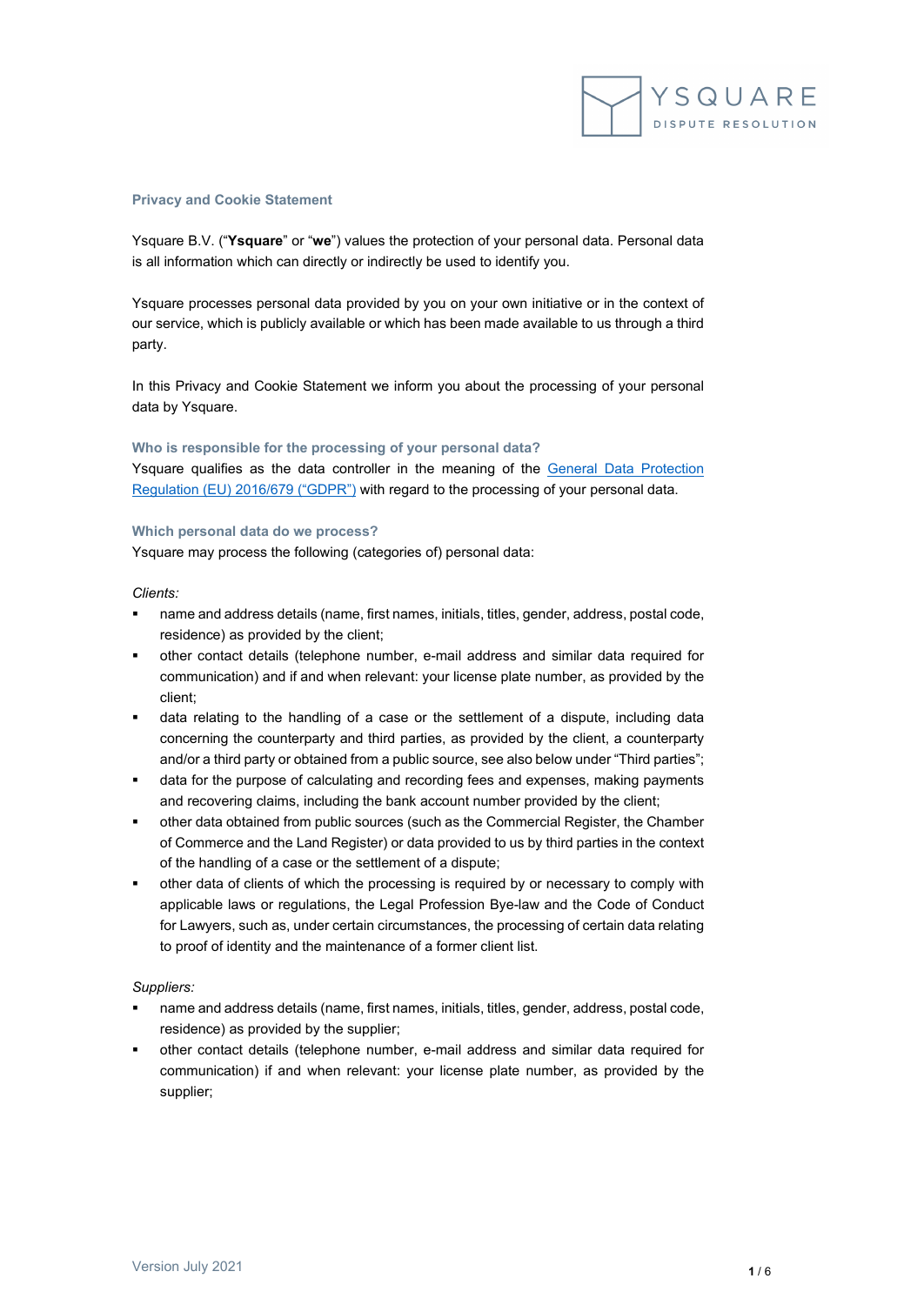

- data for the purpose of placing orders or purchasing services, calculating and recording fees and expenses and making payments, including the bank account number as provided by the supplier;
- other data of suppliers of which the processing is required by or necessary to comply with applicable laws or regulations.

# *Job applicants:*

- name and address details (name, first names, initials, titles, gender, address, postal code, residence) as provided by the job applicant;
- other contact details (telephone number, e-mail address and similar data necessary for communication) and if and when relevant: your license plate number, as provided by the job applicant;
- bank account number and travel expenses (commuting distance), as provided by the job applicant;
- nationality, date of birth as provided by the job applicant;
- availability, CV and employment history, training history (copies of diplomas, grade lists, certificates, testimonials), motivation letter, as provided by the job applicant;
- references as provided by the job applicant and/or referent, data of the position applied for, notes of job interviews and written communication with the job applicant.

# *Third parties (such as counterparties, lawyers, arbitrators and other advisors):*

- name and address details (name, first names, initials, titles, gender, address, postal code, residence), as far as known to Ysquare;
- other contact details (telephone number, e-mail address and similar data necessary for communication) if and when relevant: your license plate number, as far as known to Ysquare;
- data relating to electronic messages originating from or intended for third parties and data required to maintain contact with these third parties;
- other data from third parties obtained from public sources or provided to Ysquare by clients, counterparties or third parties in connection with the handling of a case or the settlement of a dispute.

# **What is the legal basis for processing your personal data?**

Ysquare processes your personal data on the basis of one or more of the legal processing grounds mentioned below:

- a) if this is necessary for the proper execution of our contractual engagement with you or to perform precontractual acts at your request;
- b) if this is necessary to comply with legal obligations we are subject to;
- c) if this is necessary to justify our legitimate interests or the interests of a third party;
- d) your consent.

When Ysquare processes your personal data on the basis of your consent, we will ask you for it separately. You may withdraw your consent at any time. Ysquare draws your attention to the fact that the withdrawal of your consent does not affect the lawfulness of the processing of your personal data prior to the withdrawal of your consent.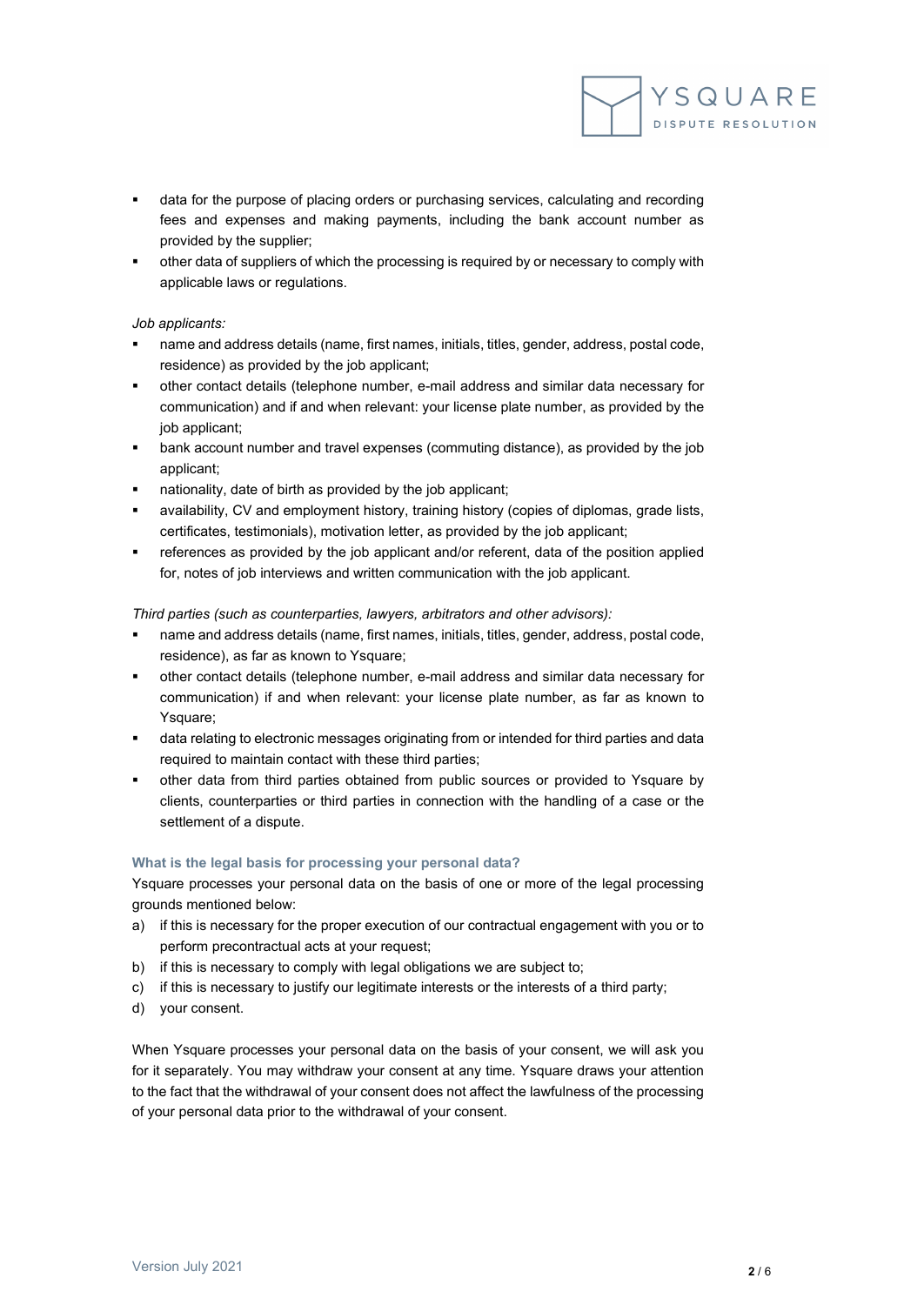

#### **For which purposes do we process personal data?**

Ysquare uses the abovementioned personal data for the purposes stated below, in respect of which we have indicated for each purpose on the basis of which legal processing grounds (a through d above) Ysquare does so. If the processing is based on the processing ground 'legitimate interest', this interest is briefly explained. If you have any specific questions in this respect, please do not hesitate to contact us.

## *Purposes with corresponding processing grounds:*

- to provide the requested legal services, including identifying the client and performing a conflict check to avoid a conflict of interest, to perform our obligations under the agreement of instruction and to conduct (legal or other) proceedings, to advise, to mediate and to refer our clients (*a, b and c: being able to offer and improve our services, compliance with the Legal Profession Bye-law and the Code of Conduct for Lawyers*);
- for the administration of Ysquare, including the calculation or recording of fees or benefits, income and expenses, the payment and collection of claims (including the use of collection agencies or bailiffs) (*a, b and c: the importance of keeping proper records*);
- to be able to deal with any complaints and disputes about our services (*a, b and c: to defend rights, to maintain and improve existing relationships by means of proper handling of complaints, to improve the quality of the service and to comply with the Legal Profession Bye-law*);
- for marketing purposes and to maintain contact and communicate with you (*a, b, c: the interest in bringing our services to the attention of existing clients, d*);
- to handle your job application (*a, b, c: our legitimate interest in assessing whether you are suitable for the job opening and d: consent if you wish to remain in our portfolio, see: "How long do we retain your personal data?*");
- for placing orders or purchasing services (*a, b and c: our interest in being able to keep proper records*);
- for conducting audits and other internal controls and if and when relevant: to reserve a parking spot for you (*a, b and c: our interest in being able to keep proper (visitors') records*);
- to comply with our legal and statutory obligations including the Legal Profession Bye-law and the Code of Conduct for Lawyers (*b, c: the interest of being able to meet these obligations*);
- in case of a reorganization, merger, acquisition or sale of our assets (*a, b, c: our interest in entering into business transactions and, where possible, in guaranteeing the continuation of the agreement with you, if required: d*).

## **Who do we share your personal data with?**

Ysquare does not provide your personal data to third parties ('recipients' within the meaning of the applicable privacy legislation), unless this is necessary for the proper performance of the purposes set out in this Privacy and Cookie Statement, if the law requires us to do so or if you have provided your consent to this end. For example, we may share your personal data with another lawyer engaged to handle your matter during absence or leave, with an expert in order to obtain an expert opinion, or if we engage a third party to provide services to Ysquare, such as an IT-provider. We may also (be required to) provide your personal data in the context of any (judicial or other) proceedings or in relation to correspondence with the counterparty.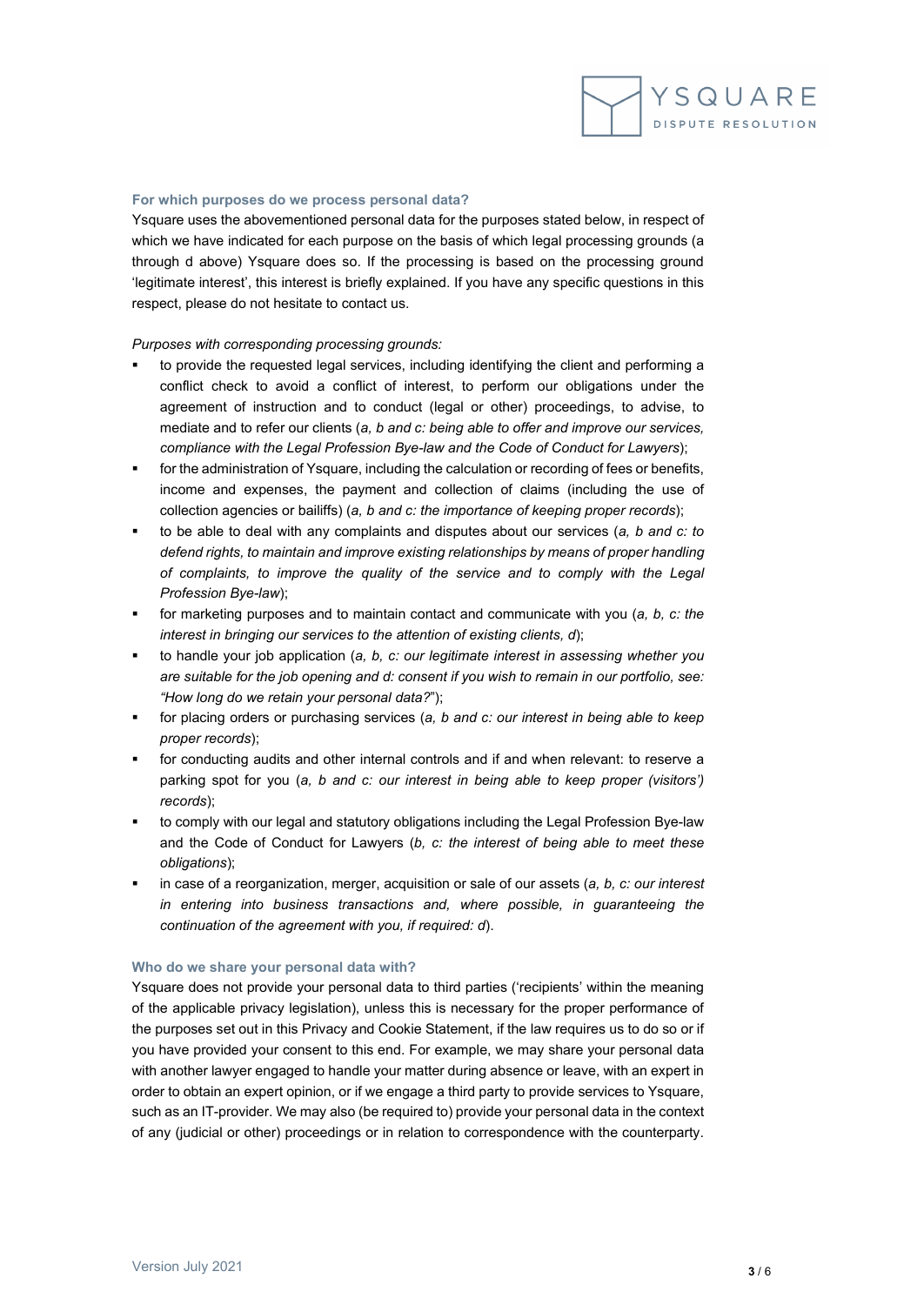

Finally, we may provide personal data to other third parties, such as a supervisory authority or other public body, but only if required by law.

The third parties to whom the personal data are made available are obliged to handle your personal data confidentially. If these parties qualify as a 'data processor' within the meaning of the applicable privacy legislation, Ysquare will ensure that a data processing agreement is concluded with these parties, which complies with the requirements included in the GDPR. Third parties which offer services to Ysquare as an independent data controller, such as accountants, civil law notaries or an expert engaged to provide an opinion, are themselves responsible for the (further) processing of your personal data in accordance with the applicable privacy legislation.

Ysquare may share personal data of clients, suppliers, job applicants and third parties with:

- Ysquare's staff;
- suppliers (for example software suppliers, bailiffs, courier services, translation agencies, accountants etc);
- counterparties, other lawyers or advisors in the context of the provision of services;
- with all of our legal successors if Ysquare is acquired by or merged with another company, for example through bankruptcy and also with third parties involved in such proposed or actual business transaction;
- courts and government institutions;
- other parties, such as regulators and other authorities where required by law or with your consent.

In order to provide our services, Ysquare might need to transfer your personal data to a recipient in a country outside the European Union with a lower degree of protection of personal data than the European privacy legislation offers. In that case, Ysquare will ensure that such a transfer of personal data is in accordance with the applicable laws and regulations, for example by concluding a model contract prepared and approved for that purpose by the European Commission.

## **How long do we retain your personal data?**

Ysquare does not retain your personal data in an identifiable form for longer than is necessary to achieve the purposes included in this Privacy and Cookie Statement. More specifically, Ysquare applies the following retention periods:

- the files of the cases handled by Ysquare will be kept in accordance with the Archiving [Manual of the Netherlands Bar Association](https://www.advocatenorde.nl/voor-uw-praktijk/modellen-handleidingen-formulieren/archiveringhttps:/www.advocatenorde.nl/voor-uw-praktijk/modellen-handleidingen-formulieren/archiveringhttps:/www.advocatenorde.nl/voor-uw-praktijk/modellen-handleidingen-formulieren/archiveringhttps:/www.advocatenorde.nl/voor-uw-praktijk/modellen-handleidingen-formulieren/archivering) for at least five and at most twenty years after our involvement in the case has ended;
- the personal data that are processed in the context of the Office Complaints Procedure will be removed no later than two years after the complaint and/or the legal proceedings arising from it have been dealt with;
- The personal data that you provide us with in the context of your job application will be retained up to four weeks after the end of the application process. With your consent, we will retain your personal data in our portfolio up to one year after termination of the application process. This will give us the possibility to contact you for possible future job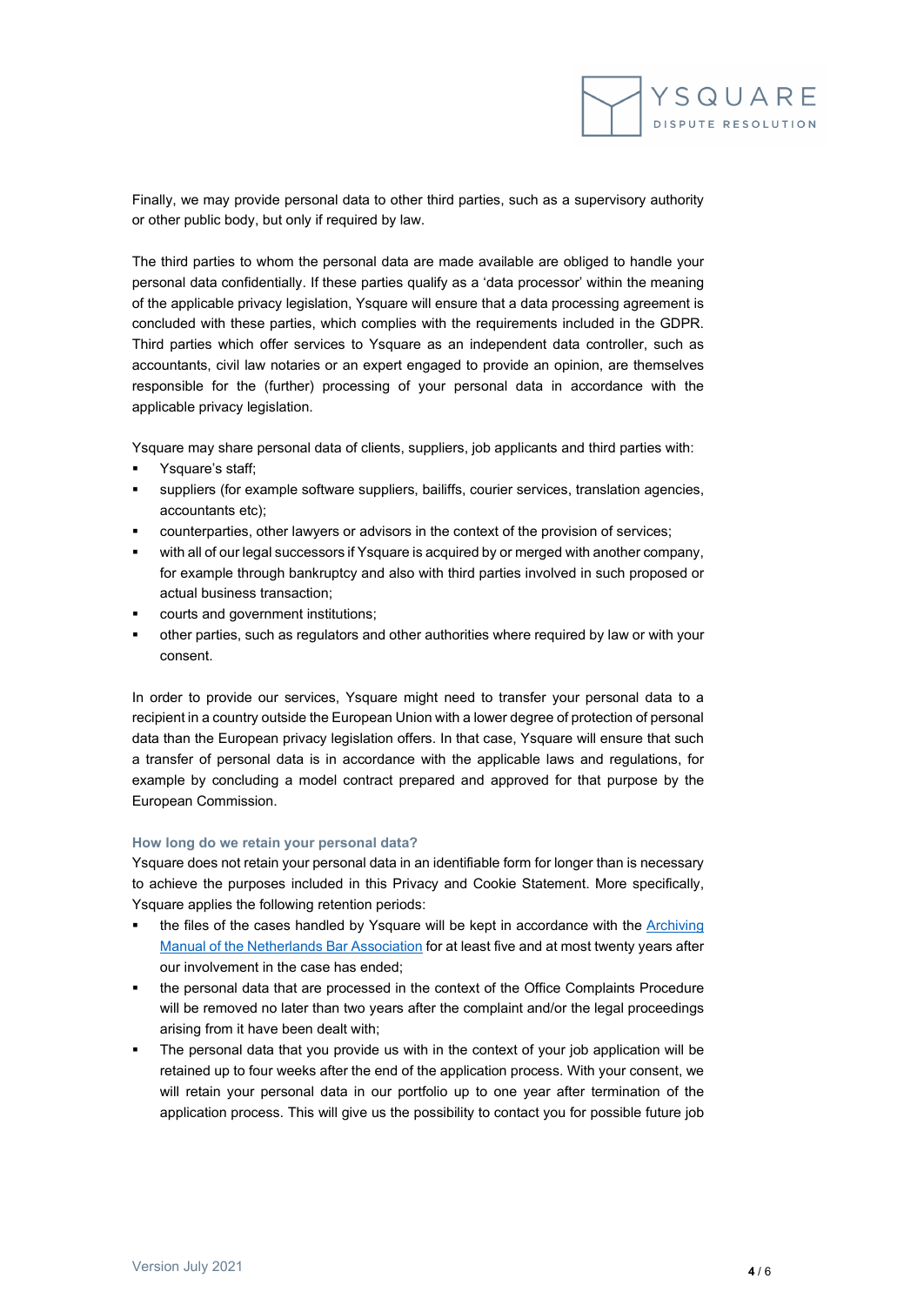

openings at Ysquare. The personal data that you have provided in the context of your application will become part of your personnel file when you start working for Ysquare;

 personal data that must be kept on the basis of Article 52 of th[e Dutch General](https://wetten.overheid.nl/BWBR0002320/2020-01-01) Tax Act will be kept for 7 years (from the end of the year in which the data in question have lost their current value for the (tax-) related business operations) in connection with the tax retention obligation incumbent on Ysquare pursuant to Article 52(4) of the Dutch General Tax Act.

The abovementioned specific retention periods can be extended if statutory retention obligations apply or will become applicable. Ysquare may also retain the personal data for a longer period of time if this is necessary for the handling of incidents or legal disputes.

## **How are your personal data secured?**

As Ysquare considers your privacy to be important, we have taken appropriate technical and organisational measures to protect your personal data against unauthorised use, unauthorised access and wrongful modifications, loss or destruction. For more information about the security arrangements with third parties, see the section "*Who do we share your personal data with?*" above.

# **Cookies**

Ysquare may use cookies and similar techniques ("**cookies**") for the functioning of our website. Currently, we use the following cookies:

| <b>Name</b> | <b>Provider</b> | <b>Purpose</b>                   | <b>Type</b> | <b>Expiry</b> |
|-------------|-----------------|----------------------------------|-------------|---------------|
| elementor   | www.ysquare.nl  | This cookie is used for the Word | <b>HTML</b> | Persistent    |
|             |                 | Press theme of our website and   |             |               |
|             |                 | allows us to implement or        |             |               |
|             |                 | change the website's content in  |             |               |
|             |                 | real-time.                       |             |               |
| vuid        | www.vimeo.com   | We embed videos via Vimeo.       | <b>HTML</b> | 2 years       |
|             |                 | When you press play, Vimeo will  |             |               |
|             |                 | drop this cookie to enable the   |             |               |
|             |                 | video to play and to collect     |             |               |
|             |                 | analytics data.                  |             |               |

Ysquare does not use social media or targeting cookies (tracking cookies).

# **What are your privacy rights?**

You have the following rights in respect of the processing of your personal data by Ysquare:

- the right to request whether Ysquare processes your personal data and if so, the right to access your personal data;
- the right to rectification of your personal data if these are incorrect or incomplete;
- the right to have your personal data deleted ('right to be forgotten');
- the right to object to the processing of your personal data or to limit the processing of your personal data;